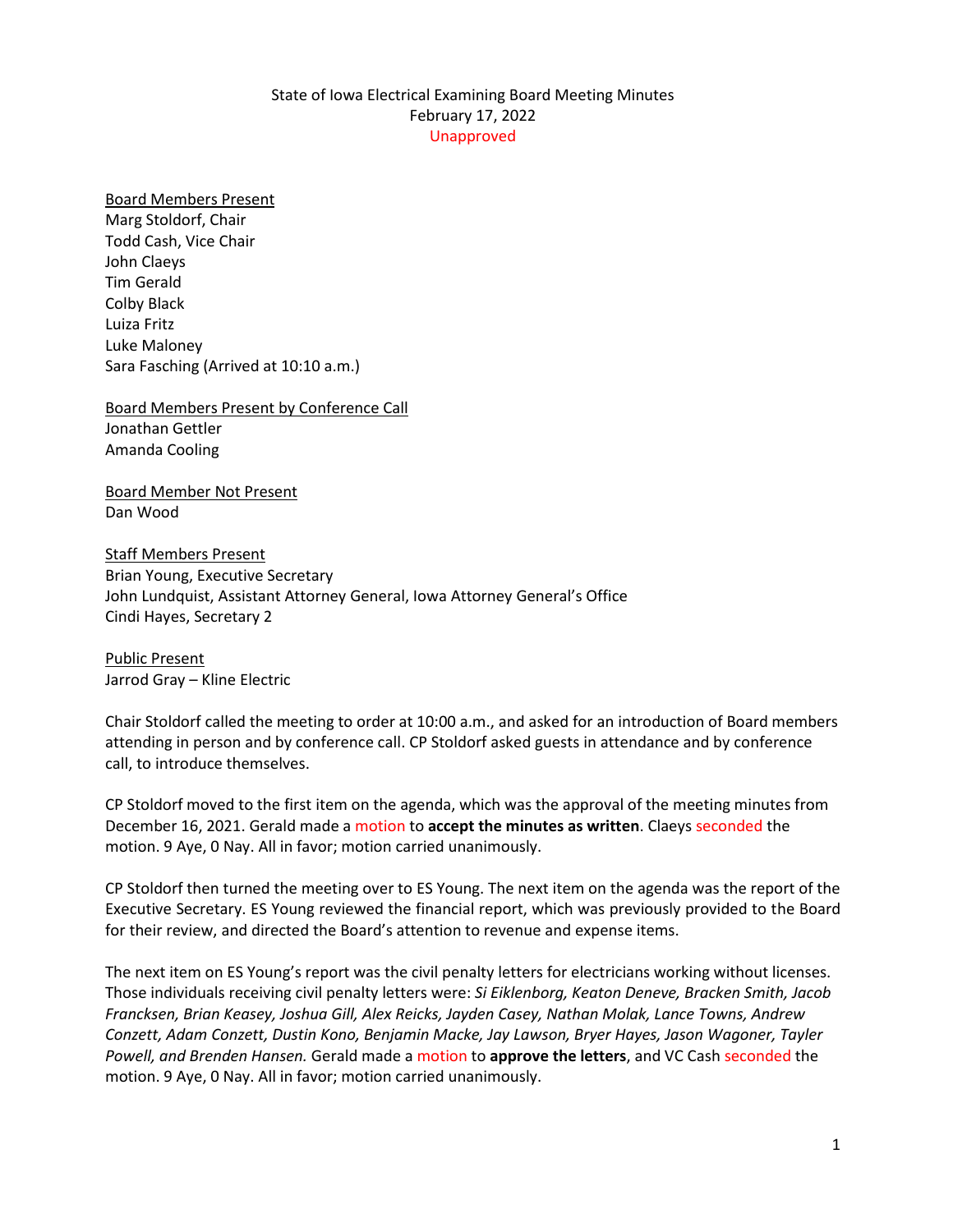The next item on the agenda, ES Young stated that one year licenses expired on 12/31/2021. One year licenses are Apprentice and Unclassified Person licenses. These can still be renewed until 3/31/2022, however, a late fee will be assessed.

ES Young turned the meeting back over to CP Stoldorf. CP Stoldorf requested an update from AAG Lundquist regarding the City of Bettendorf electrical inspections. AAG Lundquist stated he has been in contact with City of Bettendorf Attorney, Chris Curran, who was very receptive to our inquiries relating to the non-uniform amendments that the City added when they adopted the 2020 National Electric Code. Mr. Curran met with the Bettendorf code committee, who then represented to AAG Lundquist, that the City will be initiating the process to remove those non-compliant amendments in the future. AAG Lundquist will be monitoring the progress and remain in contact with Mr. Curran.

AAG Lundquist then brought to the Board's attention, two bills which are pending in the legislature; House Study Bill 682 and Senate Study Bill 3123. If these study bills make it out of committee and are eventually passed, it would establish procedures by January 1, 2023, to expedite the licensing of a person who is licensed in a similar profession or occupation in another state and who is married to an active duty member of the military forces of the United States.

AAG Lundquist also brought to the Board's attention, another section of the study bills, which would create the "Iowa Electrical Code", comprised of the 2020 edition of the National Electrical code (NEC) as modified by section103.1B, and excluding sections 210.8(F) of the National Electric Code. In doing so, they will be removing the authority of local jurisdictions to deviate from the new "Iowa Electrical Code". This will affect many other codes, such as the International Building Code, Plumbing and Mechanical Codes, Energy Code, and others.

CP Stoldorf asked AAG Lundquist what the logic is behind this, to which AAG Lundquist stated he did not know the motivating factor, and speculated that under the guise of licensing reform and simplification, that the legislature will set the code, thereby, wanting codes to be mandated uniformly, implemented and enforced throughout the state and removing the local authority to deviate. This is not in force yet, and if both bills pass out of their respective studies, and survive funnel, then there will be more discussion and possible changes coming. Gerald asked AAG if it will take a statutory change to update to the 2023 NEC. AAG Lundquist replied that it may take a statutory change to adopt the next code for 2023. Claeys and Maloney asked AAG Lundquist if this would make enforcement difficult in knowing what version of the NEC would be compliant. AAG Lundquist stated that different versions could be adopted, but the codified version would take precedence. CP Stoldorf commented that the Board is comprised of members of the electrical trade and now legislators want the responsibility. Much can change before this is finalized. Jarrod Gray with Kline Electric asked AAG Lundquist that, if this passes, will it remove authority of the Board's ability to make amendments to the NEC, to which AAG Lundquist replied that it would. It would leave in effect the ability of the Board to enforce and decide case-by-case if waivers and deviations should occur. Adopting the NEC would be up to the legislature. There are a number of exceptions that are written into the bill that would mirror what the current rule is. Claeys asked what the effective date would be, but AAG Lundquist did not know at this time.

CP Stoldorf called for public comment. Jarrod Gray, Kline Electric, commented that his company has ordered temporary poles and is to receive several by the end of February. He also stated he will be looking into security for the poles as well.

The next item on the agenda was Other Board Business. ES Young stated that the next Board meeting will be April 21, 2022 at 10:00 a.m.